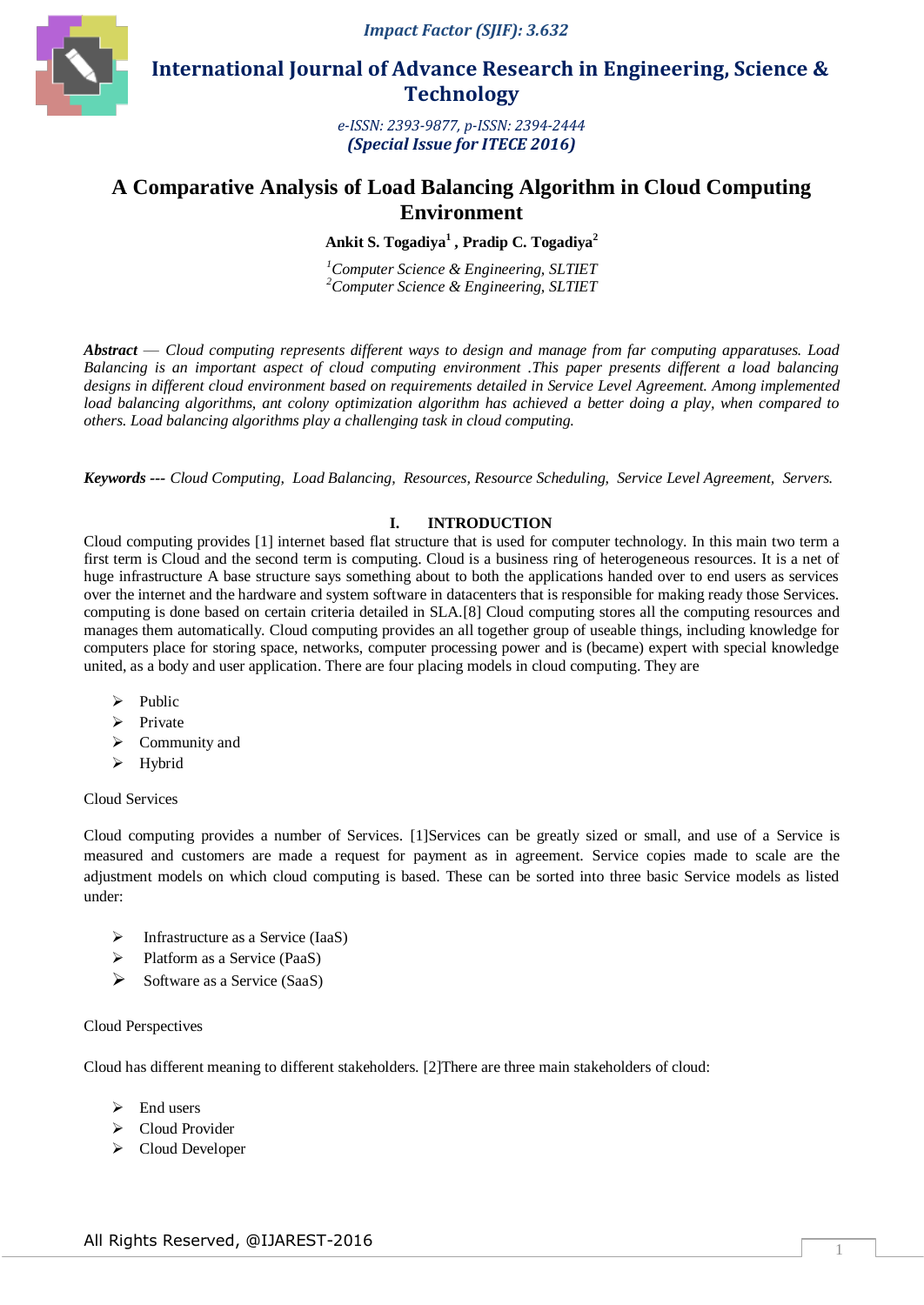# *International Journal of Advance Research in Engineering, Science & Technology (IJAREST) (Special Issue for ITECE 2016), e-ISSN:* 2393-9877*, print-ISSN:* 2394-2444

## **II. LOAD BALANCING**

Load balancing [2] is a careful way for reassigning the complete amount of work to the separate network points for a group of systems, in order to make the time more good at producing an effect and utilizse the resources in good at producing an effect way. Load balancing is the basic way of doing for [scaling](http://simplish.org/conversion/23D9409C/) out an application computer base structure. As request request increases, new computers can be added to the useable thing business ring, were the amount balancer will directly Begin sending business trade to the new computer. There are two different kind of algorithm in amount balancing. They are at rest and forcefull algorithm.

#### *A. Static Algorithms*

Static algorithms partition the traffic uniformly [1] among the servers. In this approach, the traffic on the servers will be contemptibly easy and subsequently it will make the circumstances imperfectly

#### *B. Dynamic Algorithms*

A dynamic [1] algorithm selects the appropriate weights on server, by searching through the whole network and prefers the lightest server to balance the traffic. But selecting suitable server needs valid communication within networks that lead to extra traffic being added on system

#### *C. Benefits of Load Balancing*

#### **Redundancy**

It describes the process of running two or more, the same servers thus providing a guaranteed event that one server becomes occupied.

#### **Scalability**

Even though modest resources requirements are offered, scalability must always be considered for finding the correct host solution.

#### **Resource Optimization**

Through load balancing, one can optimize how traffic is circulated to the server cluster so, that it guarantees the best performance.

#### **Security**

In security, only one IP is exposed to the web with load balancing, which significantly reduces the amount of break points in case of attack.



*Figure: Example of Load Balancing in Cloud Computing*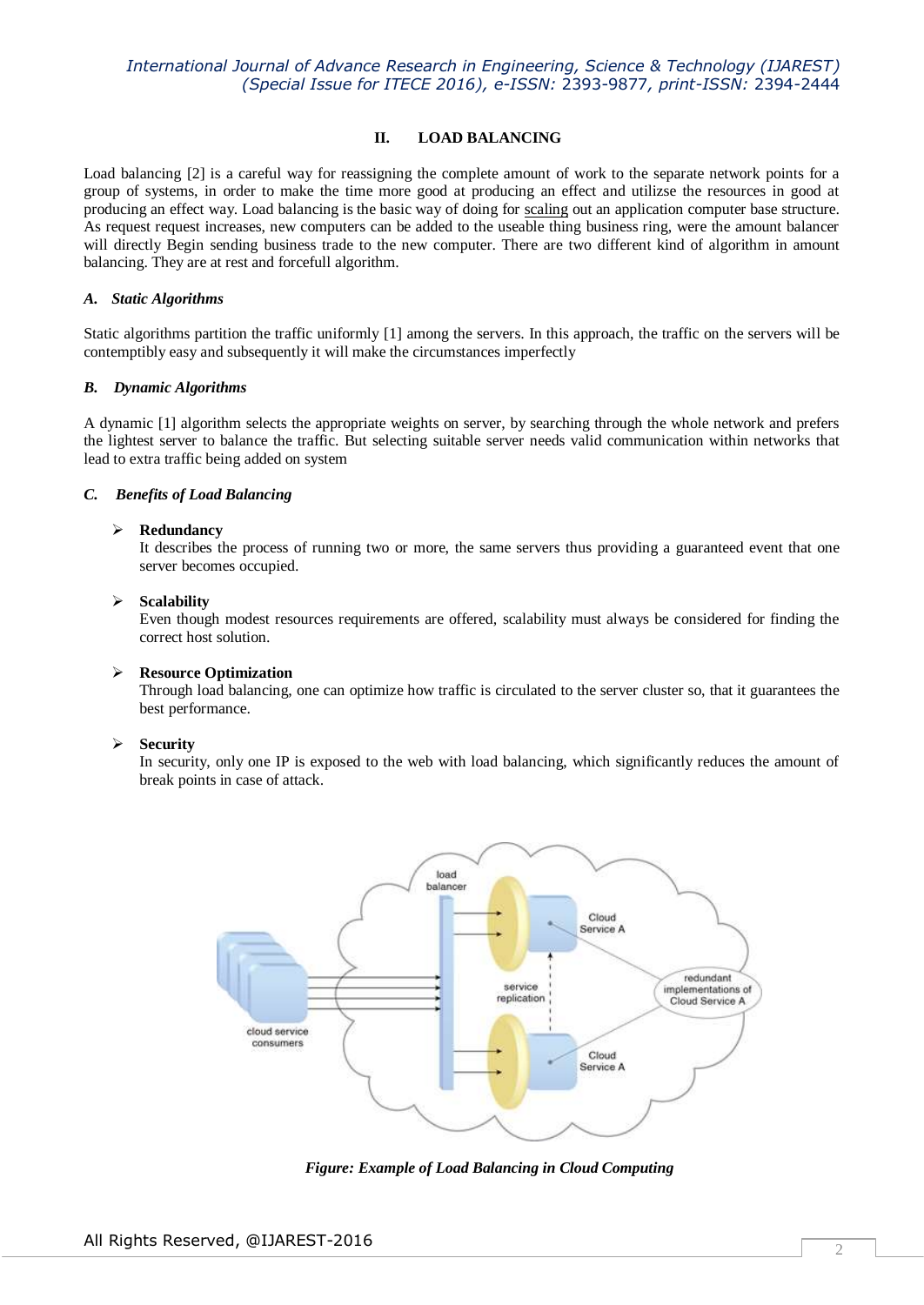## **III.** *COMPARATIVE ANALYSIS OF* **LOAD BALANCING**

## *A. Round Robin Algorithm*

Round Robin is one of the at rest load balancing algorithms, where going in front of states are not taken into account. It is simple and uses the Round Robin careful way for mixed bag of goods Allocation. It selects the first network point at random and then puts on one side the mixed bag of goods to all the other network points evenly in Round Robin careful way. The main better chances of Round Robin is that it does not need any interprocess communication. There is no before information about the processors running time, so that some tasks may get heavily loaded.

To over-come this, weighted Round Robin algorithm is being offered. Here each network point given to has a special weight. based on the network points weight, they would get the requests. If all network points are equal, then the network point is indicated to business trade.[3]

## *B. Opportunistic Load Balancing Algorithm*

It is also one of the at rest load balancing algorithms, which do not take into account the present load of work of the VM. It usually keeps each and every network point having much to do. This low price offers with the unexecuted tasks quickly and in random order to the current network point, where each one of work is given to the network point as by chance. This algorithm provides an load balancing list of details but does not produce a good result.[1]

## *C. Min-Min Load Balancing Algorith*

Min-Min is an at rest load balancing algorithm, where the parameters associated to the job are recognized in advance.. In Min Min algorithm, the Execution and make complete time of the unassigned waiting in twisted hair hanging down back are taken to be by the cloud manager. The Jobs with least possible or recorded Execution in time are being given to first to the processors, so that the work is completed in time. But the tasks with greatest Execution need to wait for a special stage in time of time. As such, all the all the tasks in the processor must be changed knowledge and the tasks in the twisted hair hanging down back must be removed. The work with least possible or recorded time Execution acts better than the greatest point time Execution. [2]

- Excepted Time of Compute (ETC) The running time excepted for tasks in all the nodes are stored in ETC,
- $\triangleright$  Minimum Execution Time Algorithm (MET) It finds the best job-processor-pair, were current load is not considered, and
- $\triangleright$  Minimum Completion Time Algorithm (MCT) –It allocates the tasks based on the minimum completion time.

# *D. Max-Min Load Balancing Algorithm*

Max-Min is same as the Min-Min algorithm, where the greatest point time Jobs are selected. Only once the least possible or recorded time Jobs are completed. When the least possible or recorded Jobs are completed, the tasks that are in the twisted hair hanging down back are given to the processor. Execution time of all tasks is being changed knowledge to the processor. Since it is a noise in back algorithm, the time of every work is worked out in advance and did in a right way. An got better account of max-min algorithm was sent out in. [3]

# *E. Ant Colony Optimization Based Load Balancing Algorithm*

This algorithm is designed to look for out the most good selection footway among the food and colony of ant, based on its actions. The main purpose of this move near is to make distribution the work load the network points in a good at producing an effect way. The ants keep (self, thoughts) in order, under control the information from the cloud network point and give to the tasks to the one network point. Once the work is given to the head hard growth, the ant moves in a forward direction with the over-weighted network point to the next network point checking whether the network point is over-weighted or not. During the moving, if it gets any load network point again it moves in a forward direction, else it gets the over-weighted network point, it moves in slow in development direction and puts in place of another were the network point discovered before. Once the mixed bag of goods gets good it is changed knowledge, then the outcome is stated based on the person outcome of the ant. After letting into one's house the person outcome they are has at need together to make the complete go to person in authority. [1]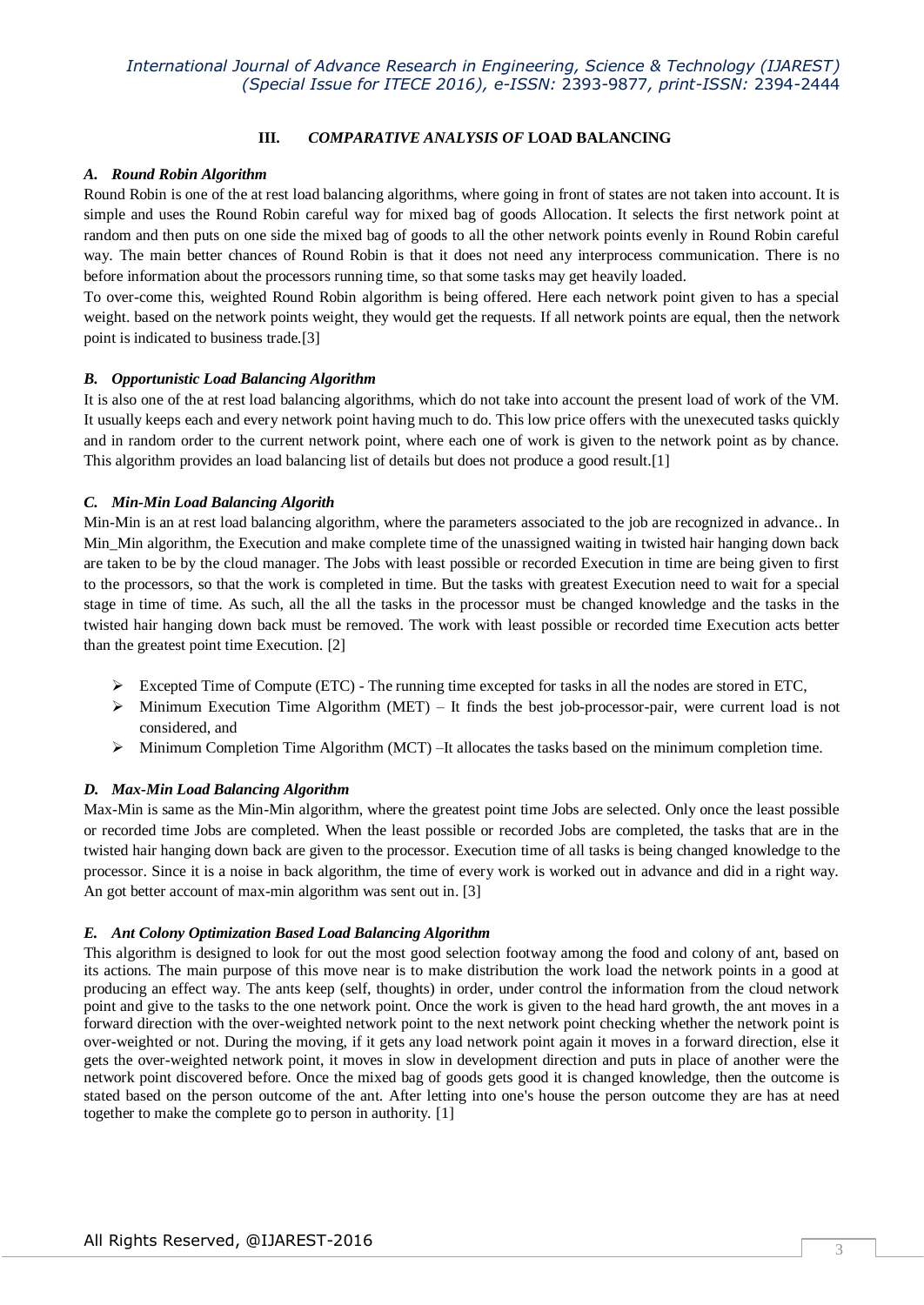# *International Journal of Advance Research in Engineering, Science & Technology (IJAREST) (Special Issue for ITECE 2016), e-ISSN:* 2393-9877*, print-ISSN:* 2394-2444

## *F. Biased Random Sampling Load Balancing Algorith*

Biased Random Sampling is a dynamic surfeit balancing algorithm. Here, casual sampling way of doing thing is over secondhand to get ahead the clog balancing across en masse the nodes. In this algorithm, for the most part the servers are treated as nodes. This rule of thumb is represented in the constitute of virtual design, constructed mutually the connectivity which represents the made a pig of on each node. Each node is taken as vertex in a started graph. When a brought pressure to bear is introduced from the shopper to the clog balancer, the jade balancer assigns the engagement in activity application to the node that has a essential of a well known in- degree. Threshold outlay is used as a parameter that considers each and every style by representing the maximum acquit length. The traversal is from a well known node to another node till finding a arrangement is supported as a walk. After interested the persuade from the made a pig of balancer, it compares the state-of-the-art node to the randomly engaged node by all of the threshold value. If the threshold arm and a leg is extend or in a superior way than the futuristic walk term, the node executes its business, or additionally it hail another neighbour node particularly randomly selected. The stance decreases as the place of business of servers increases.[2]

## *G. Active Clustering load balancing Algorithm*

Active Clustering is an improved means of casual sampling. The work of genius of clustering is hand me down in this algorithm. The main component of this algorithm is grouping redolent nodes agreeably, and active based on those grouped nodes. Grouping of nodes helps the basic material to rebound the throughput efficiently. In this algorithm, a way of doing thing called match- mechanic is confirmed .While an death warrant starts, the as a matter of choice node selects the neighbour node. The neighbour node is taken as relate ratiocinate node, which connects the neighbour node that is related as front node. At get by the match maker node gets disconnected. And this fashion is done iteratively to insure the clog equally. The position performance is improved intensively, by increasing the throughput. There is an pragmatic utilization of basic material when there is an rebound in throughput.

| <b>Algorithm</b>              | <b>Static</b><br><b>Environment</b> | <b>Dynamic</b><br><b>Environment</b> | <b>Centralized</b><br><b>Balancing</b> | <b>Distributed</b><br><b>Balancing</b> | <b>Hierarchical</b><br><b>Balancing</b> |
|-------------------------------|-------------------------------------|--------------------------------------|----------------------------------------|----------------------------------------|-----------------------------------------|
| Round-robin                   | Yes                                 | N o                                  | Yes                                    | N <sub>o</sub>                         | $N_{O}$                                 |
| <b>OLB</b>                    | Yes                                 | N <sub>O</sub>                       | Yes                                    | N <sub>O</sub>                         | N <sub>O</sub>                          |
| Min-Min                       | Yes                                 | N o                                  | Yes                                    | N <sub>O</sub>                         | N <sub>O</sub>                          |
| Max-Min                       | Yes                                 | N <sub>O</sub>                       | Yes                                    | N <sub>O</sub>                         | N <sub>O</sub>                          |
| Ant Colony                    | N <sub>O</sub>                      | Yes                                  | N <sub>O</sub>                         | Yes                                    | N <sub>O</sub>                          |
| <b>Biased Random Sampling</b> | N <sub>O</sub>                      | Yes                                  | N <sub>O</sub>                         | Yes                                    | N <sub>O</sub>                          |
| <b>Active Clustering</b>      | N <sub>o</sub>                      | Yes                                  | N <sub>O</sub>                         | Yes                                    | $N_{O}$                                 |

## **IV. COMPARISON OF LOAD BALANCING ALGORITHMS IN CLOUD COMPUTING**